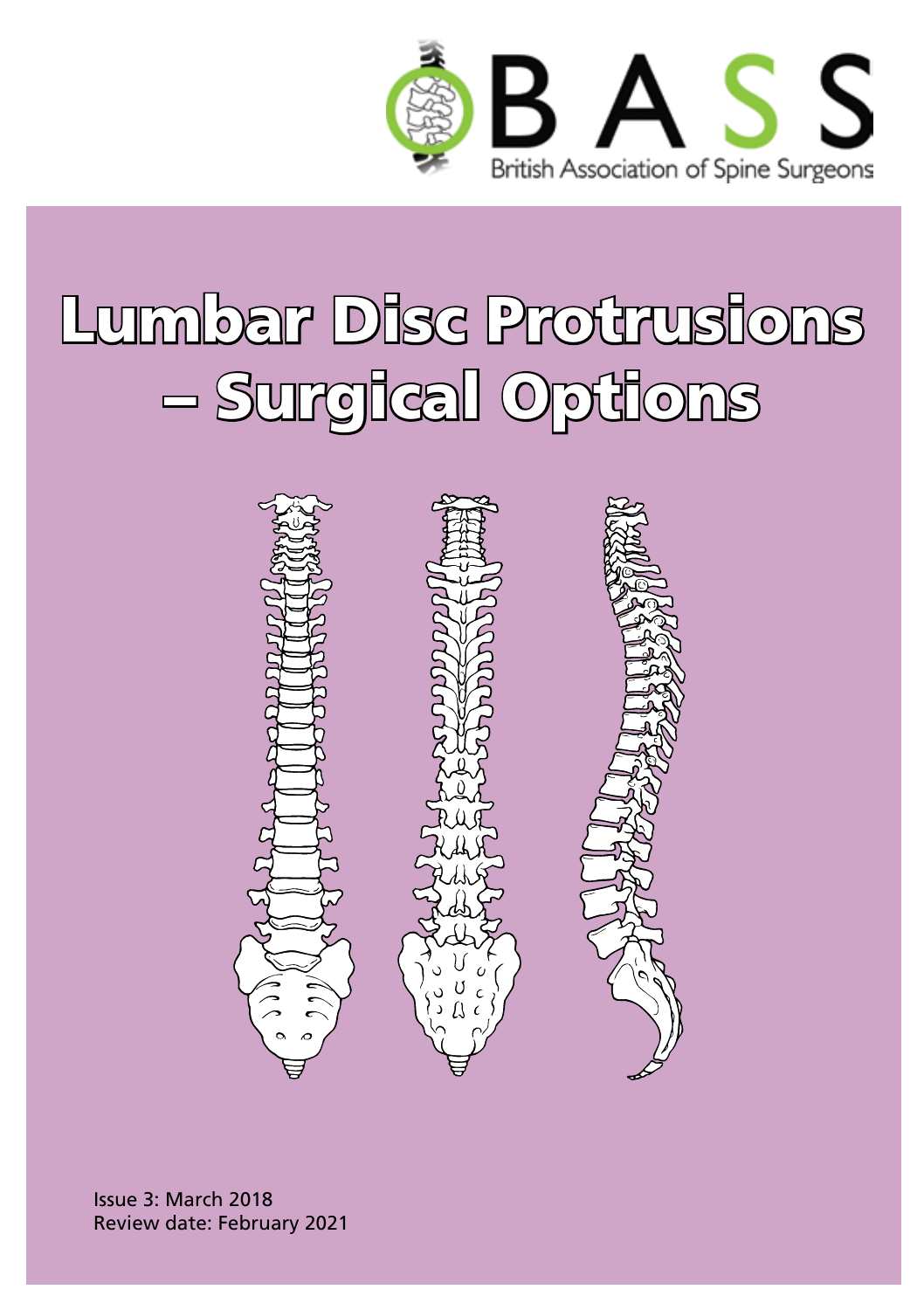Following your recent MRI scan and consultation with your spinal surgeon, you have been diagnosed as having a lumbar disc protrusion, resulting in nerve root compression (trapped nerve) and leg pain (sciatica).



The normal lumbar spine has a central canal (passage) through which tiny nerve rootlets splay out like a horse's tail forming the cauda equina. To each side of the canal, spinal nerve roots branch out at every level. The cauda equina and nerve roots are surrounded by cerebrospinal fluid (CSF) and are all contained within a membrane, or covering, called the dura mater, rather like the thin layer that covers a boiled egg.

There are five bones (vertebra) in the lumbar spine (lower back). In between each bone is an intervertebral disc, which acts as both a spacer and a shock absorber. The disc is composed of two parts: a soft gel-like middle (nucleus pulposus) surrounded by a tougher fibrous wall (annulus fibrosus).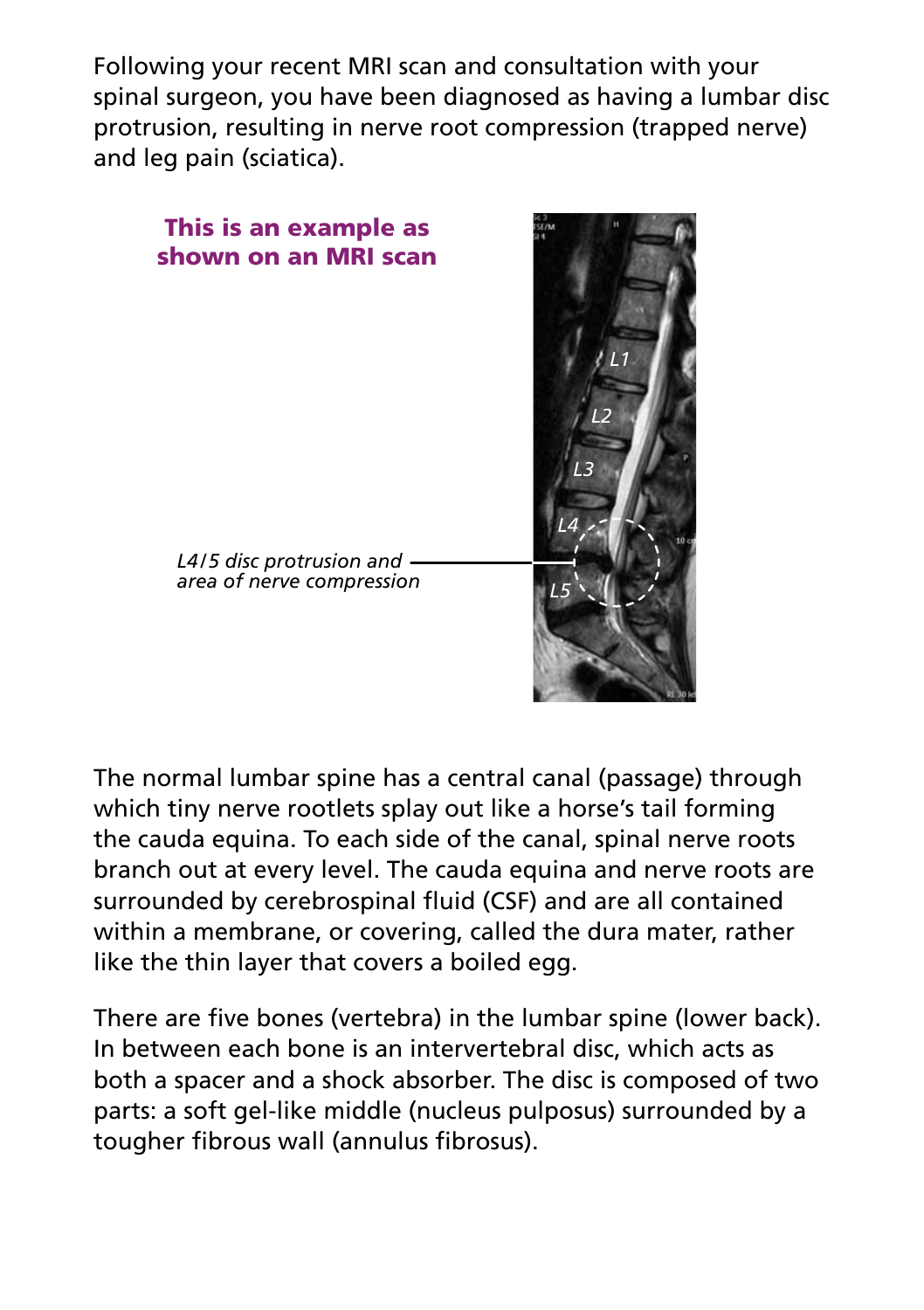#### Overhead view of an intervertebral disc (simplified)



Over time, as degeneration (wear and tear) occurs, the intervertebral disc can lose its flexibility, elasticity and shock absorbing characteristics. The tough fibrous wall of the disc may then weaken and split and no longer be able to contain the gel-like substance in the centre.

This material may bulge or push out through a tear in the disc wall (herniation), causing pain when it touches a nerve (sciatica). A nerve is like an electrical wire. It tells your muscles to move and tells your brain information about various sensations such as pain, temperature, light touch, pressure sensation and the position of your legs.

Lumbar nerve root pain generally goes below the knee and is felt in the area of the leg that the particular spinal nerve supplies. Symptoms also associated with sciatica include altered sensation, pins and needles, burning, numbness or even weakness of the muscles in the leg that the nerve supplies.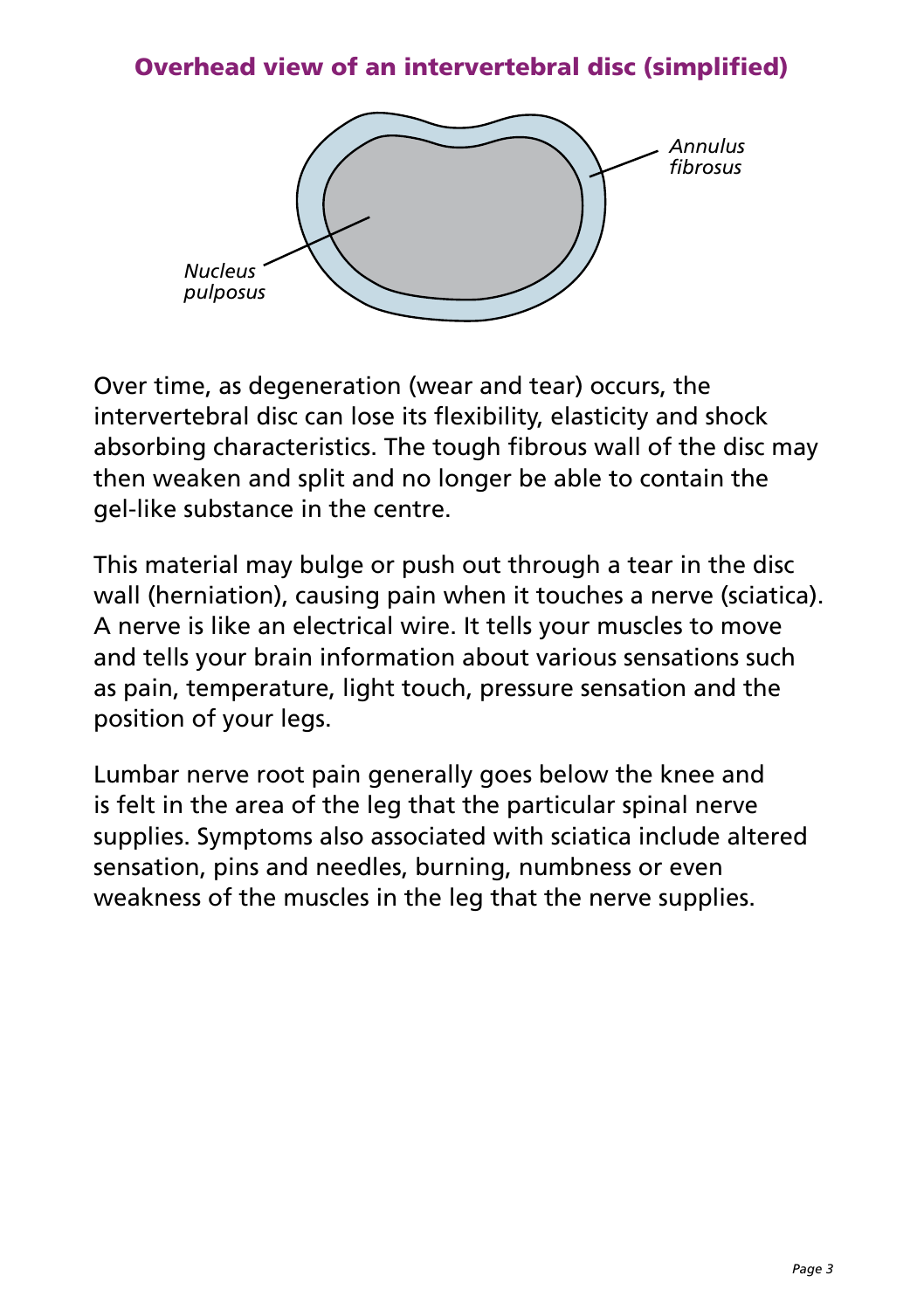#### Side (lateral) view of the spine showing a ruptured disc



Overhead (axial) view of a ruptured disc



*the nerve root*

Very few people who have a lumbar disc prolapse need surgery. It is unusual to operate before 6–12 weeks because a significant number of people do get better naturally. This can happen if the disc or swelling around a nerve decreases naturally (with time) or is helped by image-guided steroid injection.

Six out of 10 patients can get better spontaneously after six weeks, while 7–8 out of 10 patients will feel better by three months. In general, most people with leg symptoms will get better over time. Other than signs of nerve damage, surgery is usually only considered by a doctor when the pain is very bad and has not got better with strong pain relief after this time.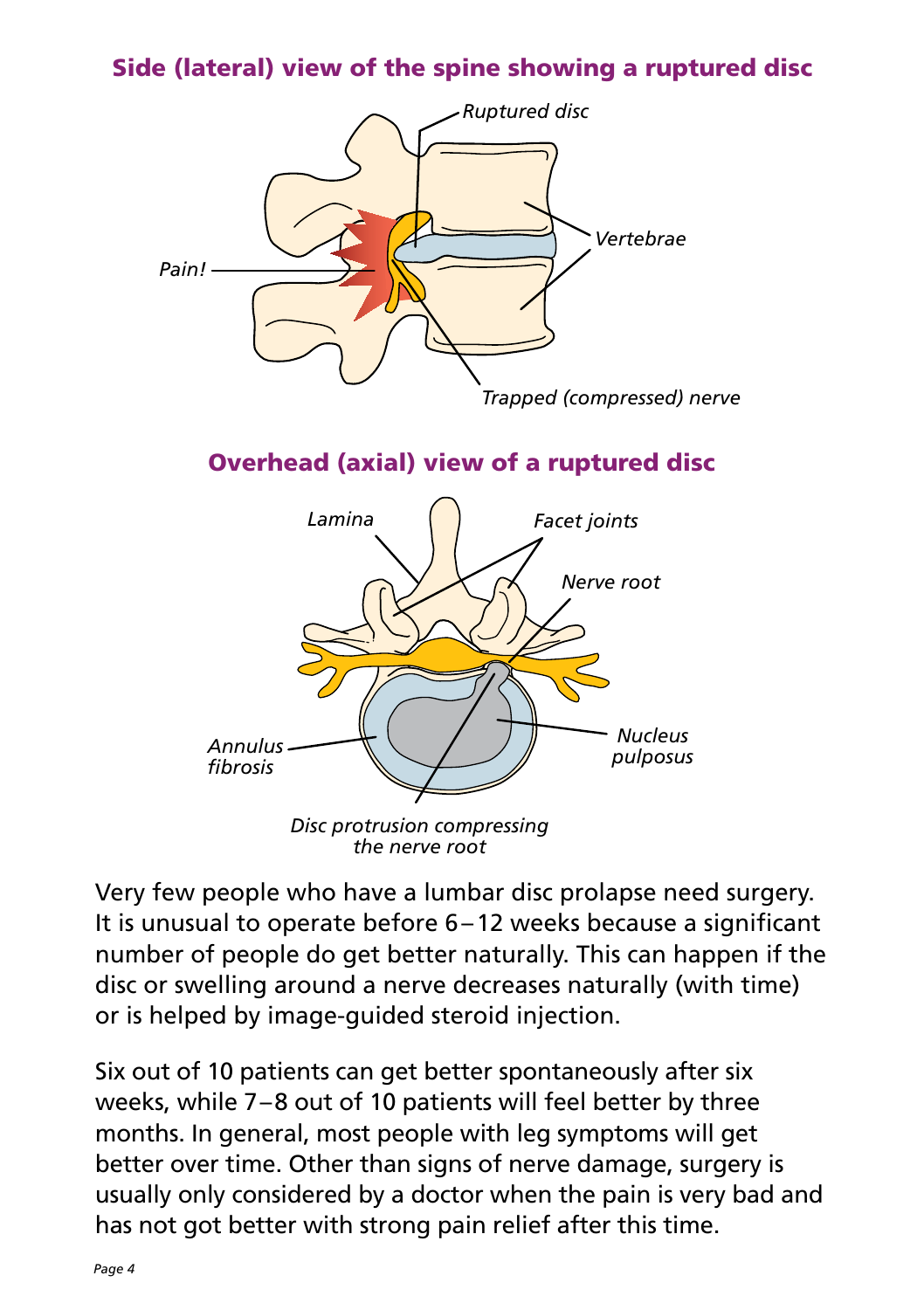There is a balance of waiting while nature gets you better, versus waiting too long which might prolong your suffering and pain or compromise nerve function (weakness, numbness or pain recovery). In rare cases the nerves which control your bladder, bowel and sexual function can be compressed. This is known as cauda equina syndrome(CES) and often requires urgent surgical intervention. Fortunately, immediate spinal surgery is only necessary in a few cases.

## The operation

The operation is commonly called a discectomy. However, in this situation, only the protruding disc material is removed, not the whole disc.

There are several different techniques when performing an operation for lumbar disc protrusion. Expected outcomes from all methods of treatment are very similar and the choice of operation will be decided by the surgeon, with consideration of patient's preference and personal circumstances.

#### Microdiscectomy

This is performed through an incision in the midline of the lower back (usually a small wound up to 4cm (1½ inches) in length but sometimes it needs to be longer).

First the muscles are held apart to gain access to the bony arch and roof of the spine (lamina). The surgeon is then able to enter the spinal canal by removing a membrane in between the lamina and over the nerve roots (ligamentum flavum). Often, a small portion of the inside facet joint is removed, both to enable access to the nerve root and to remove pressure on the nerve. A microscope is used at this point to give greater magnification of the structures. The nerve root is then gently moved to the side and the disc material is removed from under the nerve root. The disc is then entered, to remove any loose fragments of the disc material within it.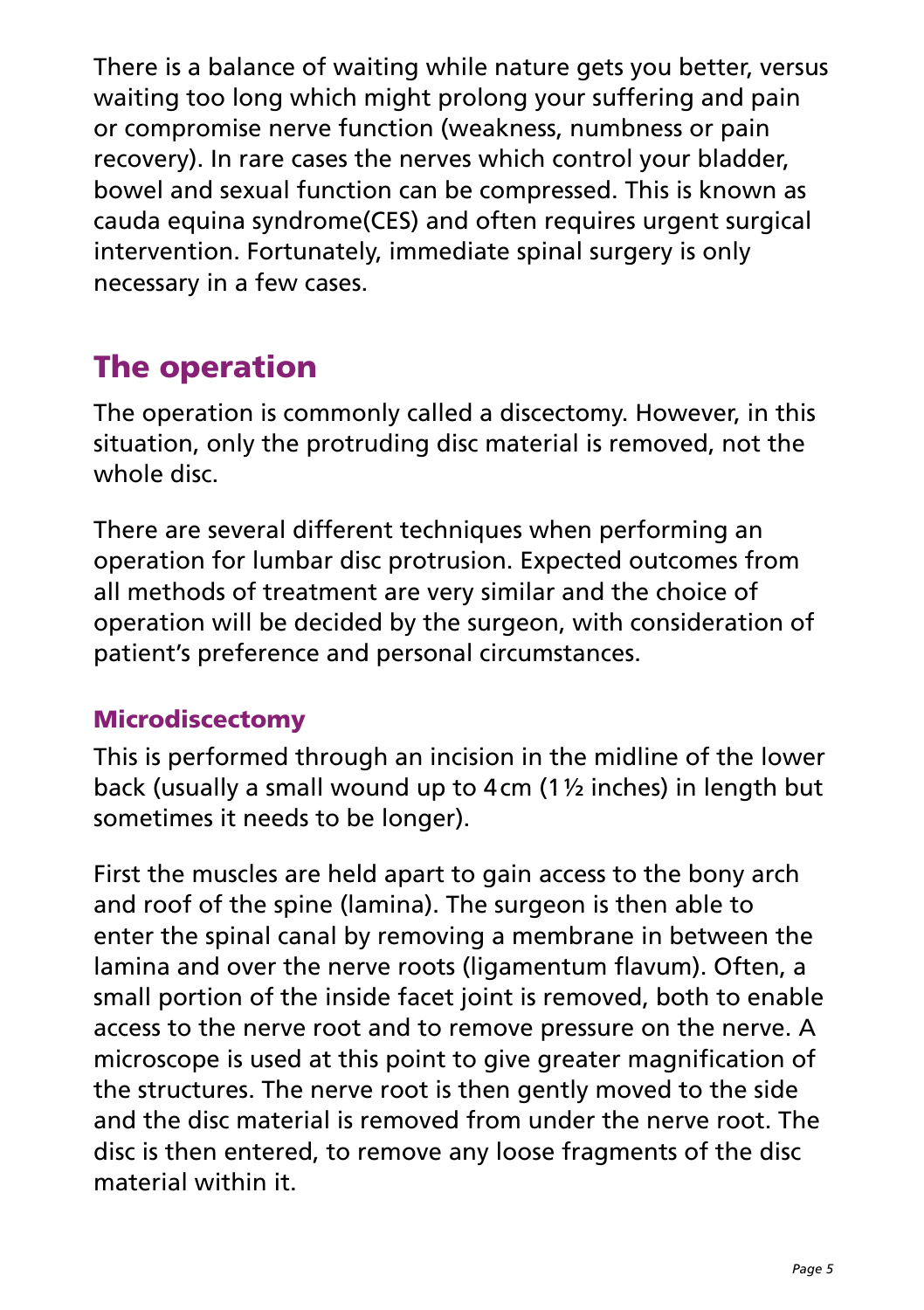

#### Minimally invasive (tubular) discectomy

With an approach similar to that of microdiscectomy, the surgeon attempts to reduce muscle dissection and injury by working through a narrow tube.

#### Transforaminal endoscopic discectomy (sometimes known as TESS or TESSYS)

With the most minimal approach currently available, the surgeon introduces a telescope into the spine through a short 1cm incision just to one side of the midline of the spine. The scope is connected to a high definition camera system. This procedure is commonly performed under local anaesthetic and intravenous sedation (so you are sleepy, but slightly aware of the surgery).

#### Interlaminar endoscopic discectomy (sometimes known as ILESSYS).

In a similar way to TESS, a scope is introduced through a short incision in the midline of the spine.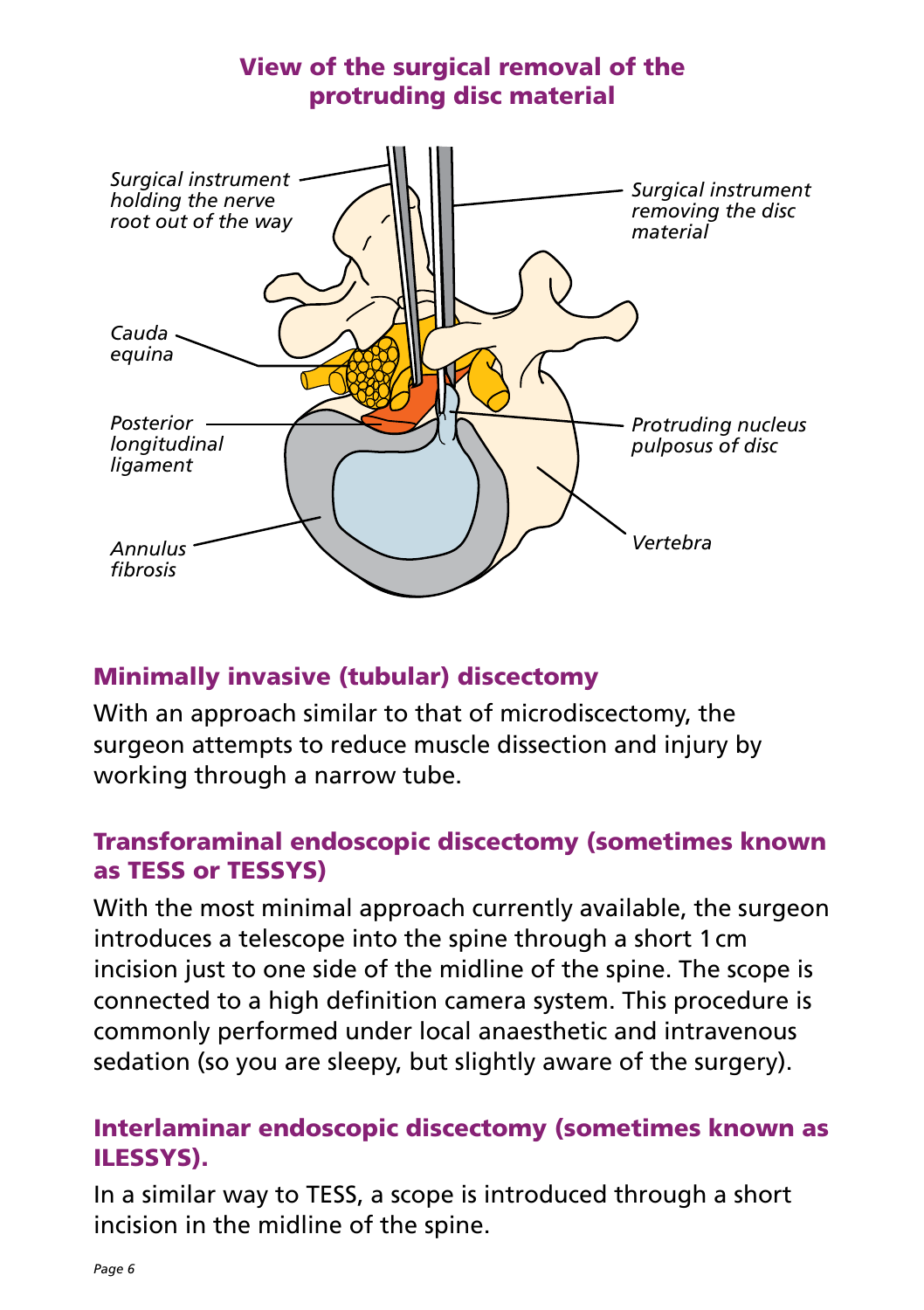The nature of spinal surgery is not a 'cure', and cannot prevent further disc degeneration, but is aimed to provide benefit with a high percentage improvement and relief of leg symptoms. Sometimes however, numbness or weakness can persist, even with a technically successful operation. Good relief from leg pain following disc surgery usually occurs in approximately 85–90% of cases (up to 9 out of 10 people). This is not necessarily felt immediately but over a period of time, sometimes several weeks. Relief from back pain, however, is less reliable and should not be regarded as the main aim of the surgery.

# Risks and complications

As with any form of surgery, there are risks and complications associated with it. These include:

- damage to a nerve root. This occurs in less than 1 out of 100 cases of primary surgery but is much more common in revision or 're-do' surgeries where injury can occur in up to 10 out of 100 cases. If this happens, you may get weakness in the muscles supplied by that particular nerve root and/or numbness, tingling or hypersensitivity in the area of skin it supplies;
- tearing of the outer lining or covering which surrounds the nerve roots (dura). This is reported in fewer than 5 out of 100 cases. It may occur as a result of the bone being very stuck to the lining and tearing it as the bone is lifted off. Again, it is much more common in 're-do' surgery. Usually the hole or tear in the dura is repaired with stitches, a patch or a special glue. If the puncture or hole re-opens you may get cerebrospinal fluid (CSF) leaking from the wound, headaches or, very rarely, meningitis. Although rare, the problems of leakage can persist. This could result in you having to return to theatre to enable the surgeon to revise the repair of the dura but the risk of a second operation being required within a few days or weeks is less than 0.05%;
- recurrent sciatica. This can occur as a result of scarring or further disc protrusion (occurring in approximately 5 out of 100 cases at any time from a few days to several years later);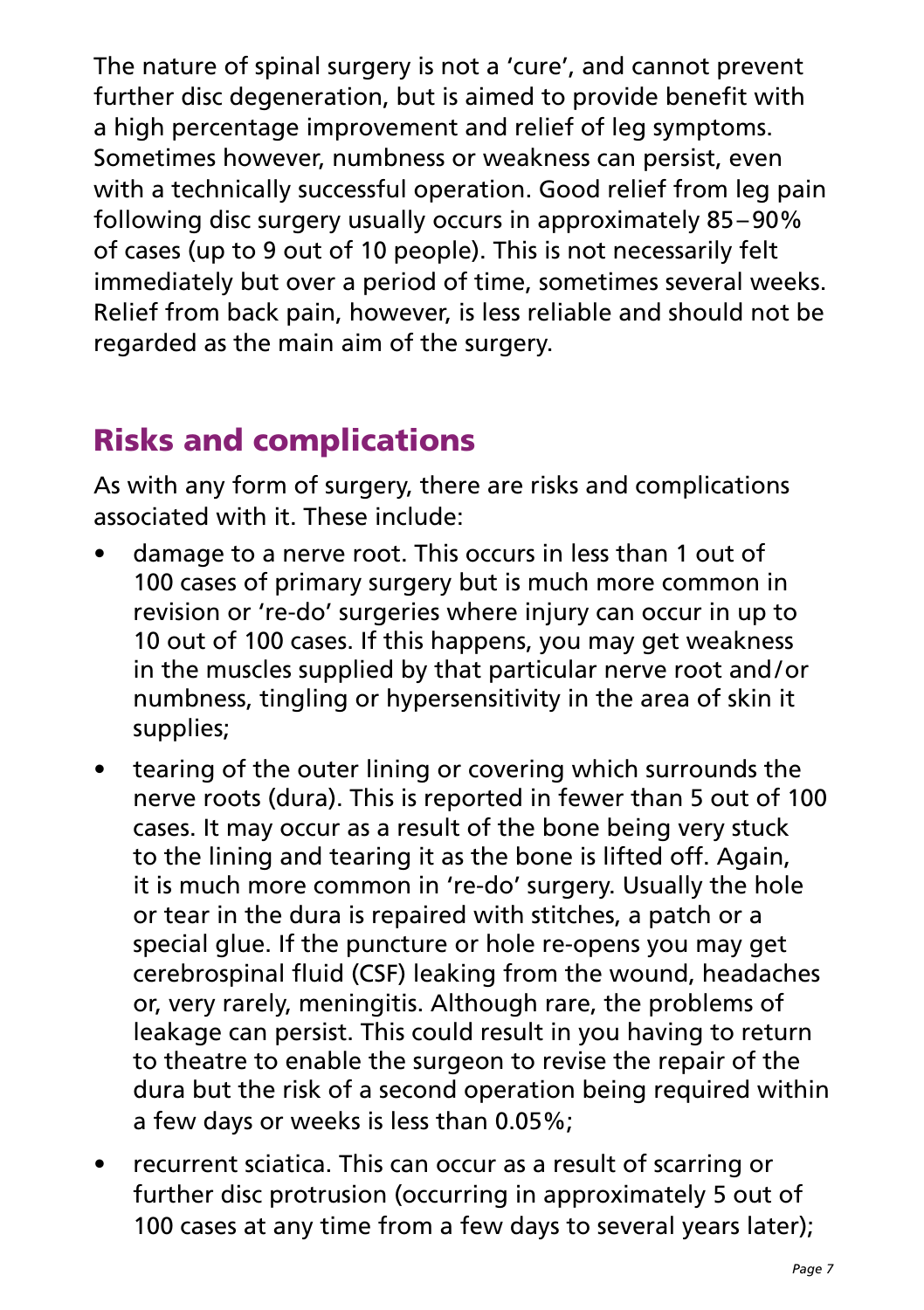- problems with positioning during the operation, which might include pressure problems, skin and nerve injuries, and eye complications including, very rarely, blindness. Special gel mattresses and operating tables are used to minimise this;
- infection. Superficial wound infections may occur in up to 4 out of 100 cases. These are often easily treated with a course of antibiotics. Deep wound infections may occur in fewer than 1 out of 100 cases. These can be more difficult to treat with antibiotics alone and sometimes patients require more surgery to clean out the infected tissue. This risk may increase for people who have diabetes, impaired immune systems or are taking steroids;
- bleeding. You **must** inform your consultant if you are taking tablets used to 'thin the blood', such as warfarin, aspirin, rivaroxiban or clopidogrel. It is likely you will need to stop taking them before your operation as they increase the risk of bleeding. Taking medication like non-steroidal antiinflammatories (NSAIDs) could also increase your risk of bleeding and your surgeon will advise you if you need to stop taking these before your operation. If your operation is scheduled with only a week's notice, please check with your consultant or nurse if any medications you take need to be stopped to prevent your surgery being delayed; and
- blood clots (thromboses) in the deep veins of the legs (DVT) or lungs (PE). These occur when the blood in the large veins of the leg forms blood clots and may cause the leg to swell and become painful and warm to the touch. Although rare, if not treated this could be a fatal condition if the blood clot travels from the leg to the lungs, cutting off the blood supply to a portion of the lung. It is reported as happening in fewer than 1 out of 700 cases. There are many ways to reduce the risk of a blood clot forming. The most effective is to get moving as soon as possible after your operation. Walk regularly as soon as you are able to, both in hospital and when you return home. Perform the leg exercises as shown to you by the physiotherapist and keep well hydrated by drinking plenty of water. Ladies are also advised to stop taking any medication which contains the hormone oestrogen (like the combined contraceptive pill or HRT) four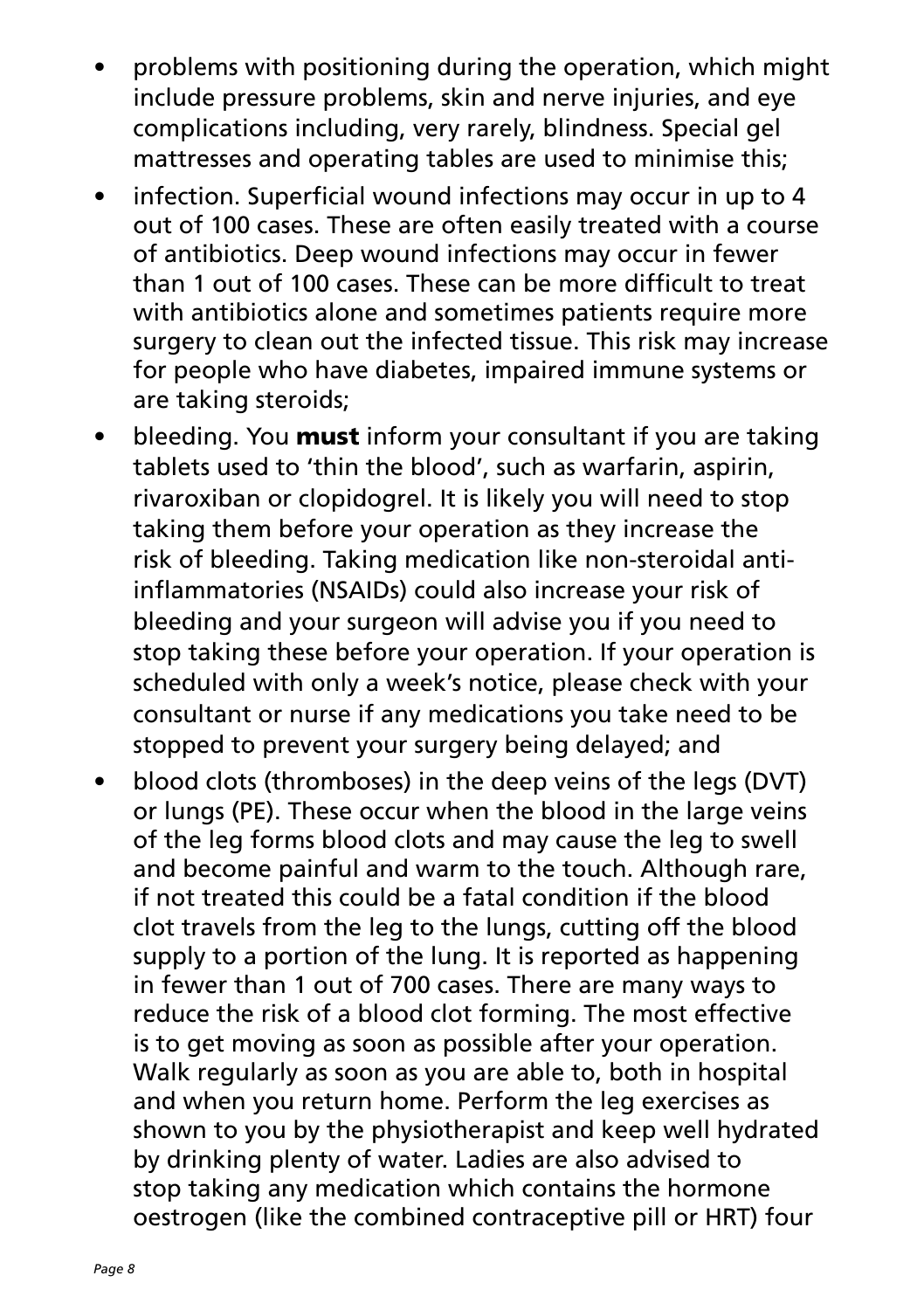weeks before surgery, as taking this during spinal surgery can increase the chances of developing a blood clot.

#### There are also very rare but serious complications that in extreme circumstances might include:

- damage to the cauda equina resulting in paralysis (the loss of use of the legs, loss of sensation and loss of control of the bladder and bowel). This can occur through bleeding into the spinal canal after surgery (a haematoma). If an event of this nature were to occur, every effort would be made to reverse the situation by returning to theatre to wash out the haematoma. Sometimes, however, paralysis can occur as a result of damage or reduction of the blood supply to the nerves or spinal cord and this is, unfortunately, not reversible;
- • stroke, heart attack or other medical or anaesthetic problems; and
- extremely rarely, death; as a result of damage to major blood vessels or vital organs at the front of the spine, which is reported as happening in 1 out of 10,000 cases; or general anaesthetic fatal complications which have been reported in 1 out of 250,000 cases.

## What to expect after surgery and going home

#### For microdiscectomy and minimally invasive discectomy:

Immediately after the operation you will be taken on your bed to the recovery ward where nurses will regularly monitor your blood pressure and pulse. Oxygen will be given to you through a facemask for a period of time to help you recover from the anaesthetic. You will have an intravenous drip until you are able to drink adequately.

A drain (tube) may be placed near the surgical incision if there has been significant bleeding during the operation. This removes any excess blood or fluid collecting under the wound. The drain will be removed when the drainage has stopped, usually the next day, after surgery.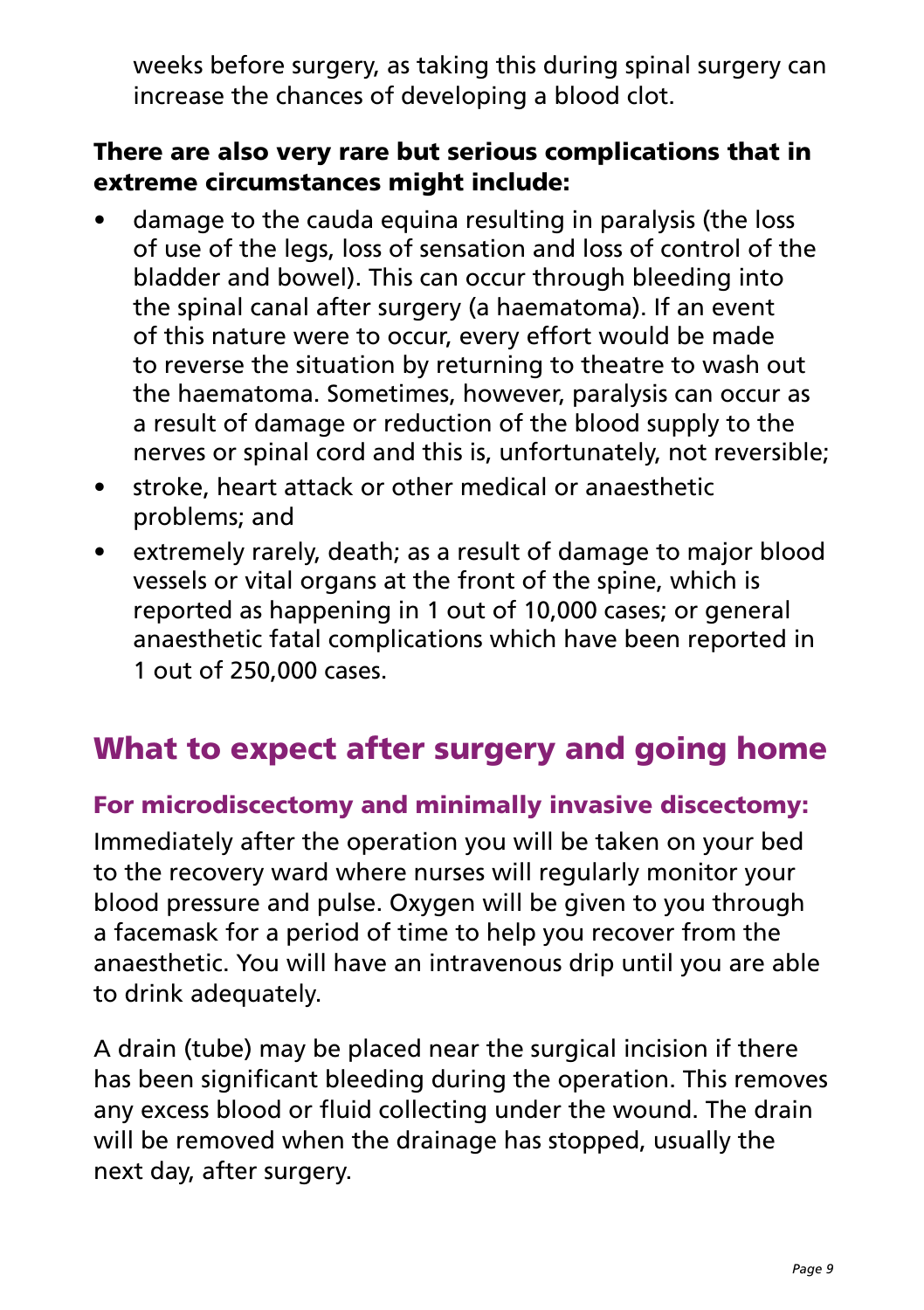It is very normal to experience some level of discomfort or back and leg pain after the surgery. The nursing and medical staff will help you to control this with appropriate medication. The symptoms in your legs may fluctuate due to increased swelling around the nerves. As the nerves become less irritated and swollen, your leg pain should settle. This can take 6–8 weeks, or longer. It is important not to suddenly stop taking certain pain relief medication. It may be necessary to gradually 'wean' yourself off them – your GP can advise you if necessary.

The ward physiotherapist will visit you after the operation to teach you exercises and help you out of bed. They will show you the correct way to move safely. Once you are confident and independently mobile, you will be encouraged to practise climbing stairs with the physiotherapist. Once stable, you will be allowed home, sometimes the same day but usually on the day after surgery.

### For TESS and ILESSYS:

Generally you are asked to rest in bed for two hours, then gently mobilise for a further two hours, before you are discharged home.

Please arrange for a friend or relative to collect you, as driving yourself or taking public transport is not advised in the initial stages of recovery. If you qualify for patient transport and are likely to require this service, please let one of the nurses know as soon as you can as this may need to be pre-arranged or your discharge home could be delayed.

# Wound care

Skin wound closure depends on your surgeon's preference, and include absorbable sutures (stitches), removable sutures or clips (surgical staples).

If you have removable sutures or clips, you will be advised by the ward nurse to arrange an appointment with your GP's practice nurse, usually 10–14 days after the operation, for them to be removed.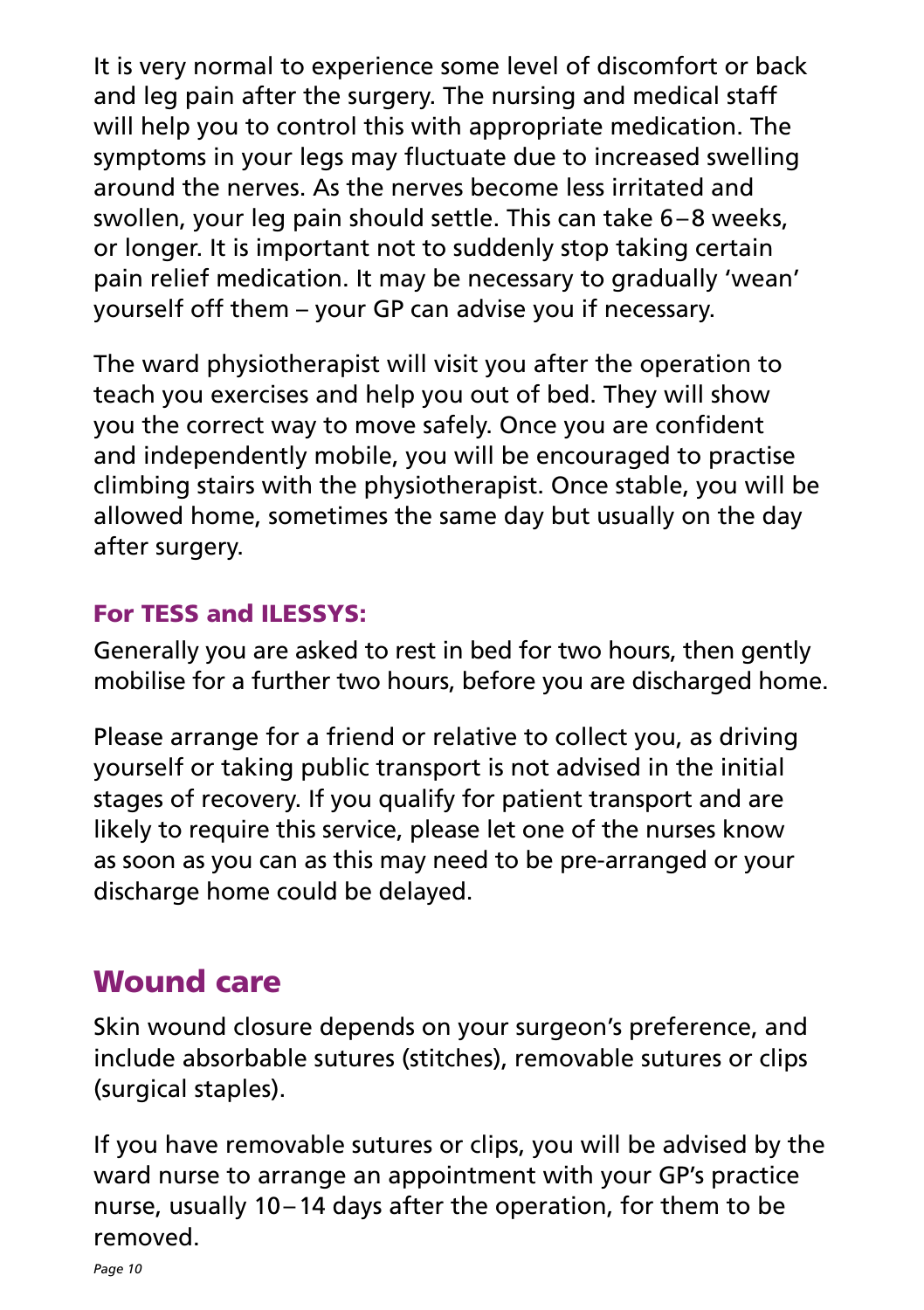If you have absorbable sutures, you will be advised by the ward nurse whether you need to make an appointment with your GP's practice nurse to have a wound check or when you can take off the dressing yourself.

You may shower 48 hours after surgery if you are careful but you must avoid getting the dressing too wet. Most dressings used are 'splash-proof', but if water gets underneath, it will need to be changed. A simple, dry dressing from a pharmacy is sufficient to use. Bathing should be avoided for two weeks.

#### Please contact your hospital or your GP if you think your wound might be infected. Symptoms could include:

- redness around the wound:
- wound leakage; or
- you have a high temperature.

Once the wound has been checked and if the scar is sensitive to touch, you can start to massage around the scar using an unperfumed cream or oil to encourage normal sensation and healing.

## Driving

Normally you will be advised to avoid driving for 2–4 weeks, depending on the type of surgery you have had. If you have no altered sensation or weakness in your legs, you may resume driving if you feel safe to do so, but you must be confident to do an emergency stop. It is advisable not to travel for long distances initially (no longer than 20 minutes), without taking a break to 'stretch your legs'. Gradually increase your sitting tolerance over 4–6 weeks.

## Recreational activities

It is important to keep mobile after surgery. You will find you get stiff if sitting for longer than about 20 minutes, so get up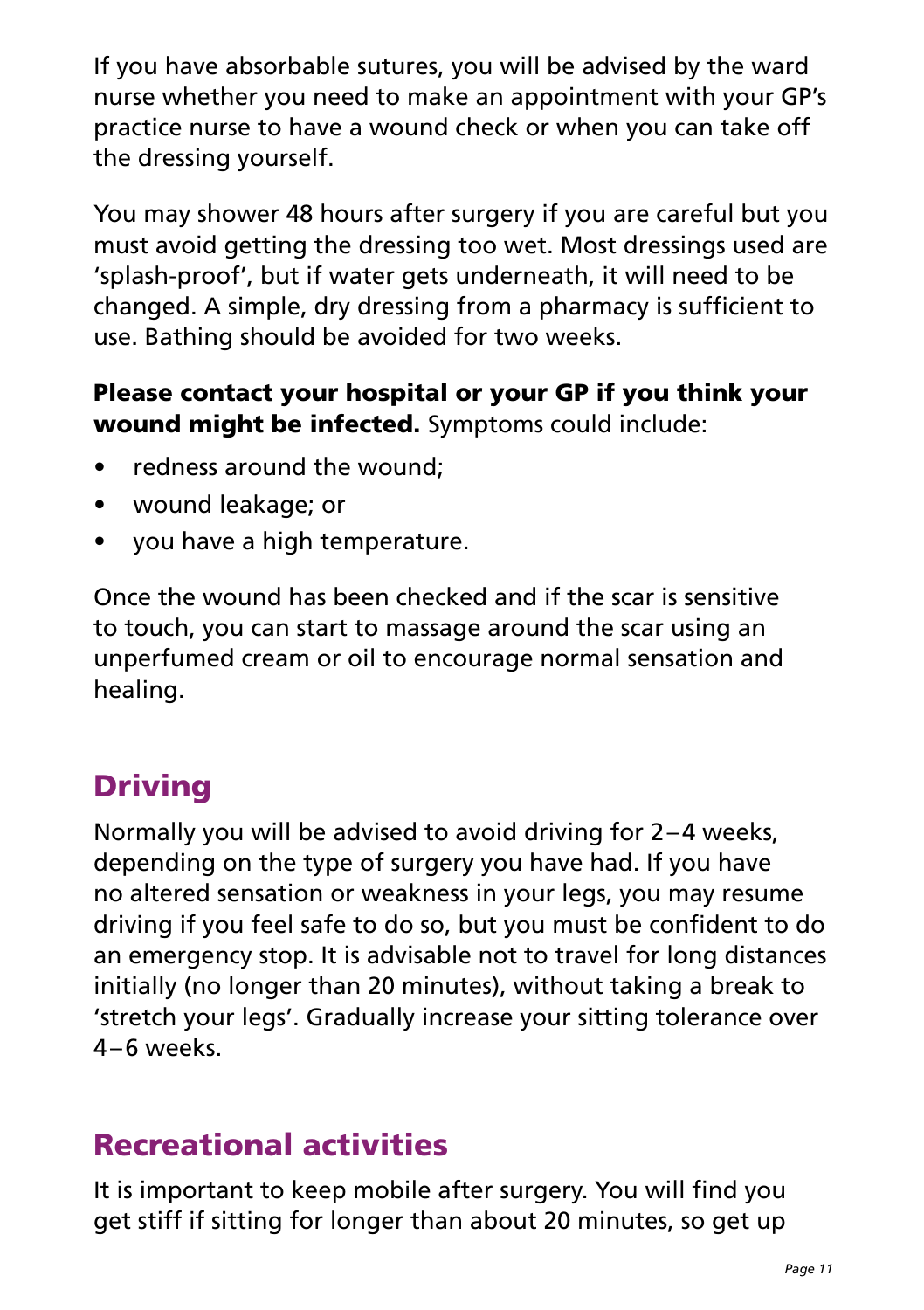and walk about regularly. Walking outside is fine but again, increase your walking distances gradually. The fibrous wall of the disc cannot be repaired during surgery and will heal at different times for everybody, so you will be advised to avoid lifting anything heavy, certainly for the first 2–3 weeks, but maybe for as long as three months, after your operation. Having surgery does not prevent you from developing further disc degeneration.

Please check with your consultant and physiotherapist when you are able to resume specific activities, such as swimming or running, as the advice could range from between two weeks to three months. A gradual return to sport is then advisable. You should avoid flying for six weeks (and long-haul flights for up to three months).

## **Work**

Returning to work is dependent both on your recovery and your job. Most people are off work for an initial two weeks but if you are in a strenuous job you may need up to six weeks. It is always sensible to discuss with your employer if you can return on 'light duties' or reduced hours at first. There is usually nothing to stop you doing computer/office work at an earlier date, as long as you can keep moving about. The hospital will issue you with a fitness to work (off work) certificate or you may ask your GP.

## Follow-up

Your surgeon will advise you when you should attend clinic after your operation. If you have any queries before your follow-up date do please contact the nurse specialist or other member of your consultant's team.

#### If you have any questions regarding the information in this booklet, please do discuss them with either the ward nurses or a member of your consultant's team.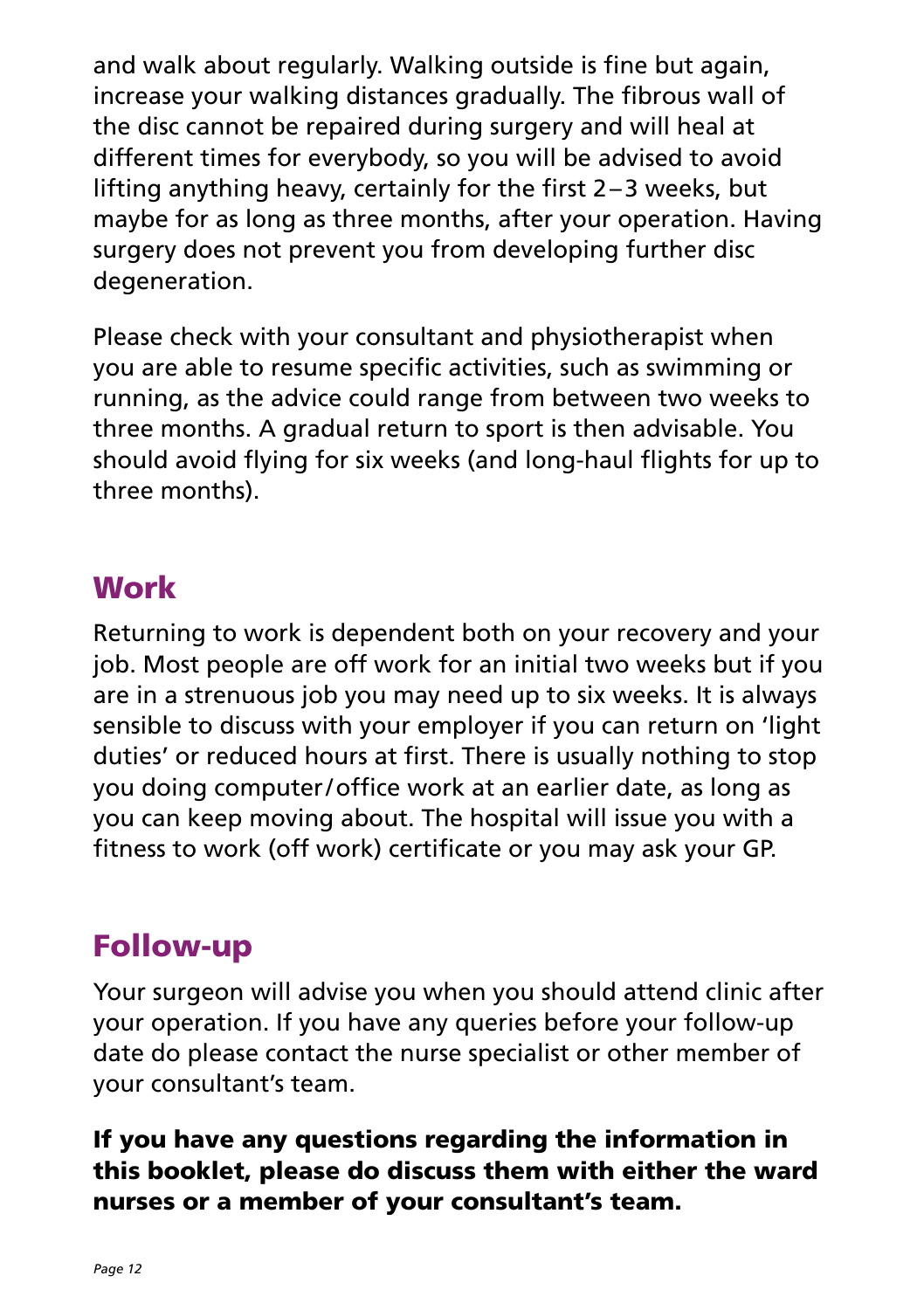

# What is the British Spine Registry (BSR)?

The British Spine Registry aims to collect information about spinal surgery across the UK. This will help us to find out which spinal operations are the most effective and in which patients they work best. This should improve patient care in the future.

The Registry will enable patient outcomes to be assessed using questionnaires. These will allow surgeons to see how much improvement there has been from treatment.

This has worked for hip and knee joint replacements through the National Joint Registry. We need your help to improve spinal surgery in the UK.

## What data is collected?

Your personal details allow the BSR to link you to the surgery you have had. They also allow us to link together all the questionnaires you complete. If you need any further spinal surgery in the future, details of previous operations will be available to your surgeon.

Personal details needed by the BSR are your name, gender, date of birth, address, email address and NHS number.

Your personal details are treated as confidential at all times and will be kept secure. This data is controlled by the British Association of Spine Surgeons (BASS) and held outside the NHS. Personal details will be removed before any data analysis is performed, retaining only age and gender. Your personal data and email address will not be available to anyone outside BASS and its secure IT provider. Anonymised data may be released to approved organisations for approved purposes, but a signed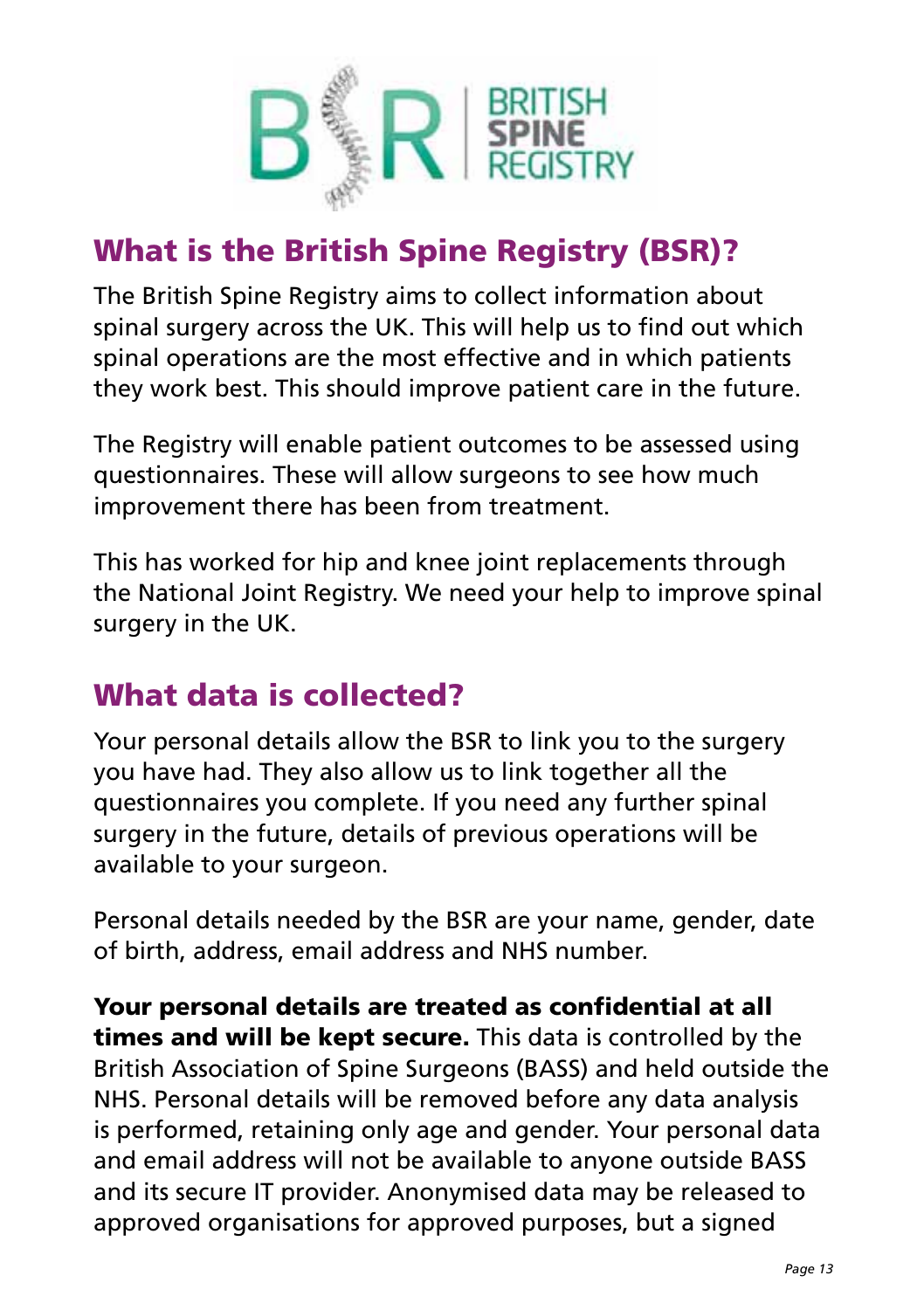agreement will restrict what they can do with the data so patient confidentiality is protected.

Your personal data is very important, as this will allow us to link details of your diagnosis and surgery with any problems or complications after surgery. You may also be asked to complete questionnaires before and after surgery to work out how successful the surgery has been. These will only be possible if we can connect you to the questionnaires through your personal details.

# Do I have to give consent?

No, your participation in the BSR is voluntary and whether you consent or not, your medical care will be the same. Your personal details cannot be kept without your consent. This will be obtained either by asking you to physically sign a consent form or electronically sign one through an email link to a questionnaire or at a questionnaire kiosk in the outpatient clinic.

You can withdraw your consent at any time or request access to your data by:

- going to the patient section of the BSR website at www.britishspineregistry.com; or
- writing to us at the BSR centre (see address overleaf). Please state if you are happy for us to keep existing data, but do not want to be contacted, or whether you want your data to be anonymised (so it cannot be identified).

# Research

Your consent will allow the BSR to examine details of your diagnosis, surgical procedure, any complications, your outcome after surgery and your questionnaires. These are known as 'service evaluations' or 'audits'.

Operation and patient information, including questionnaires in the BSR, may be used for medical research. The purpose of this research is to improve our understanding and treatment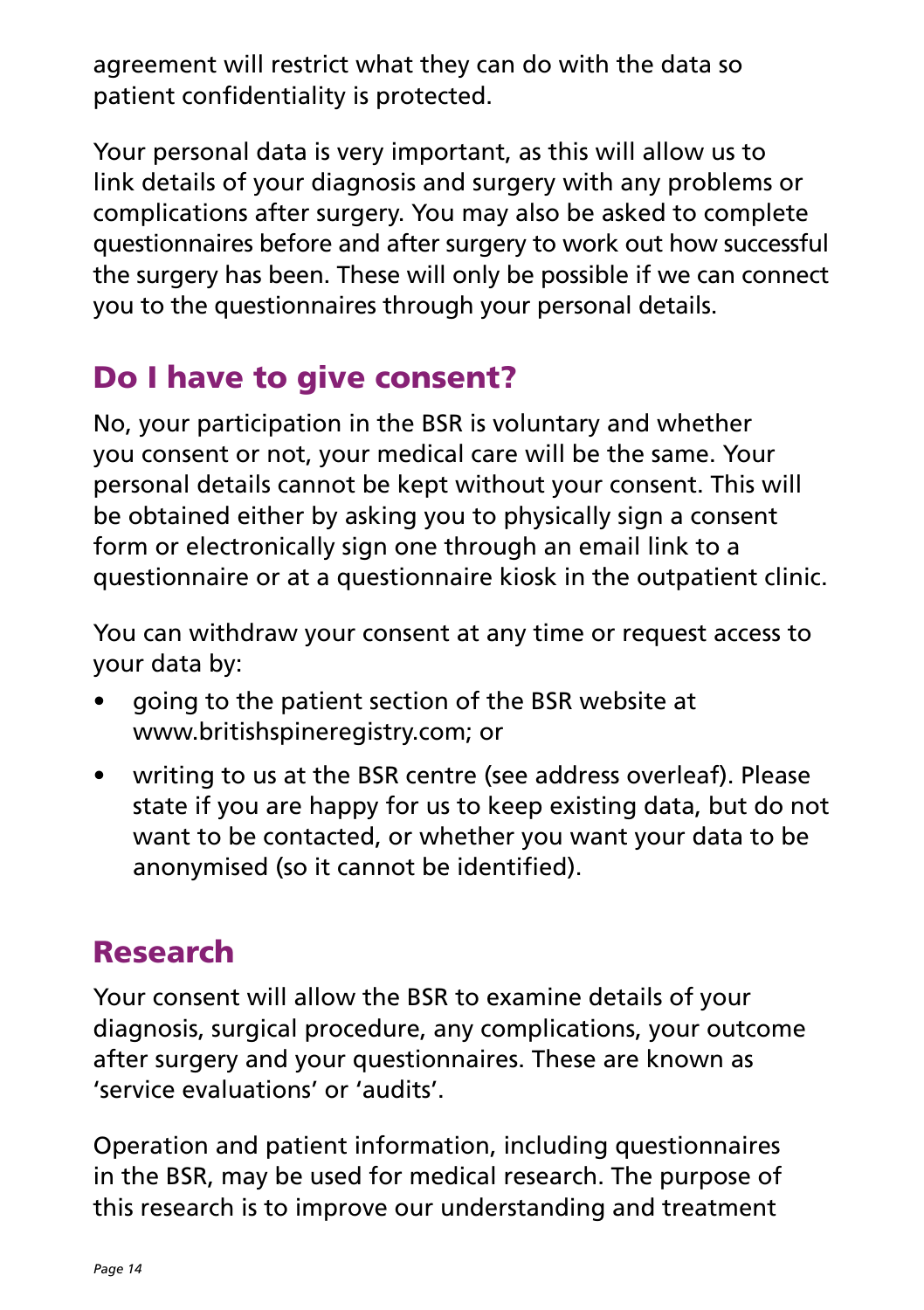of spinal problems. The majority of our research uses only anonymised information which means it is impossible to identify individuals. From time to time, researchers may wish to gather additional information. In these cases we would seek your approval before disclosing your contact details. You do not have to take part in any research study you are invited to take part in and saying no does not affect the care you receive.

All studies using data from the Registry will be recorded on the BSR website at www.britishspineregistry.com

## Children

Parents are asked to consent for data to be collected from their child. Looking at the outcome of spinal surgical procedures is just as vital in children as it is in adults.

## Further information

The BSR website at www.britishspineregistry.com contains more information, including details of any studies and any information obtained through the Registry data.

To contact the BSR, write to: **The British Spine Registry** Amplitude Clinical Services 2<sup>nd</sup> Floor Orchard House Victoria Square **Droitwich** Worcestershire WR9 8QT

For more information about microdiscectomy go to: www.spine-health.com/video/lumbar-microdiscectomy-surgery-video

For more information about TESS / ILESSYS, go to: www.joimax.com/en/patients/treatments/herniated-disc-treatment/